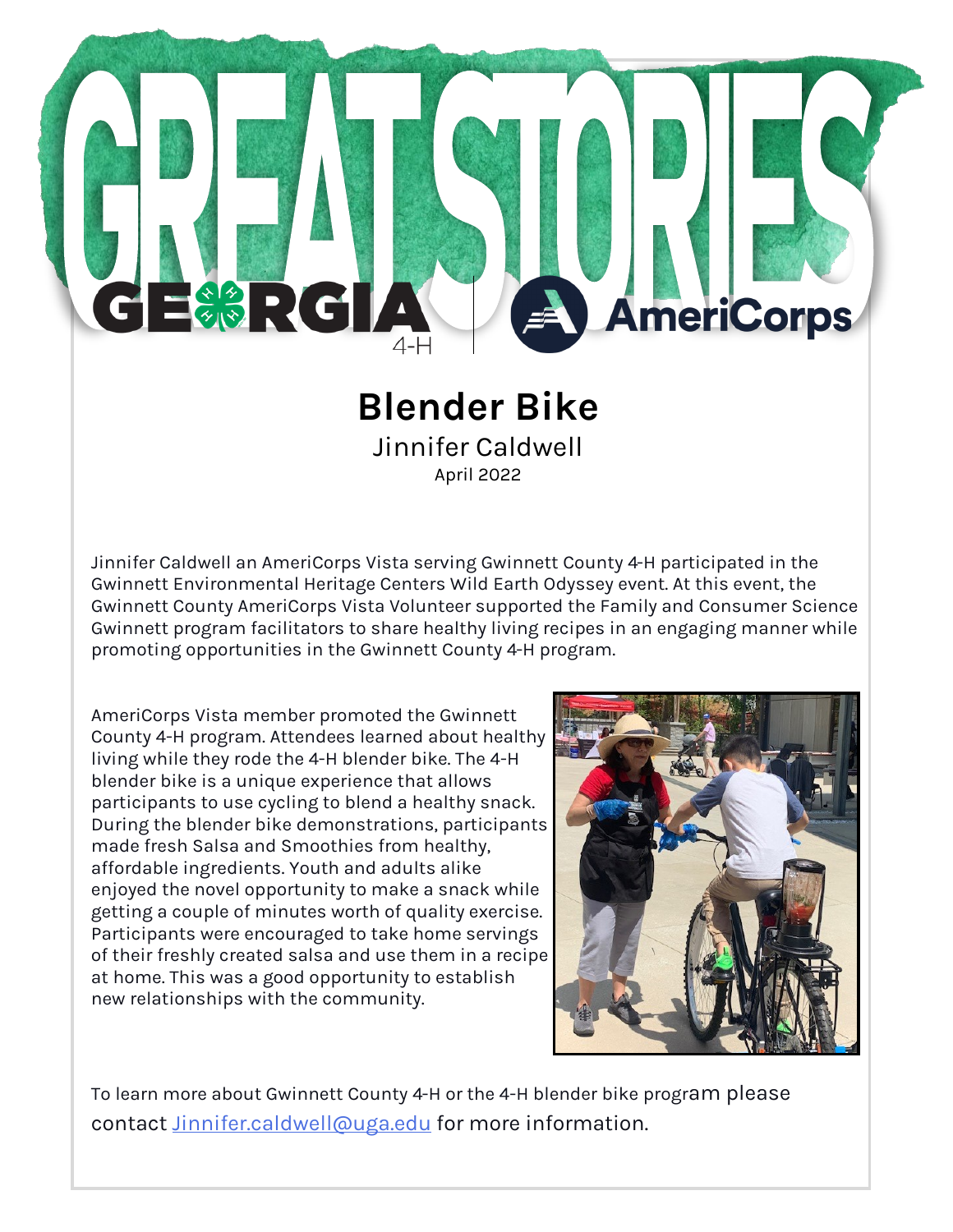

## **Fund and Volunteer Impact**

Jessica Collins April 2022



Jessica, the VISTA for Houston County 4-H, was able to raise \$210.02 through the 4-H Eat and Grow night, a program she developed and continues to manage its success. Jessica helped promote the \$4 for 4-H; the totals from this fundraiser are still being released to counties.

Jessica also helped with the 4-H volunteer appreciation week. The VISTA and the AmeriCorps state member delivered gift bags to all the volunteers that serve in the program. Jessica helped a new 4-H volunteer prepare for the 4-H homeschool club.

Finally, Jessica continues to learn new skill sets by attending available training through 4- H such as the 4-H Program Preview in Tifton, Ga, and the 4-H Military Partnership training in Atlanta, GA.